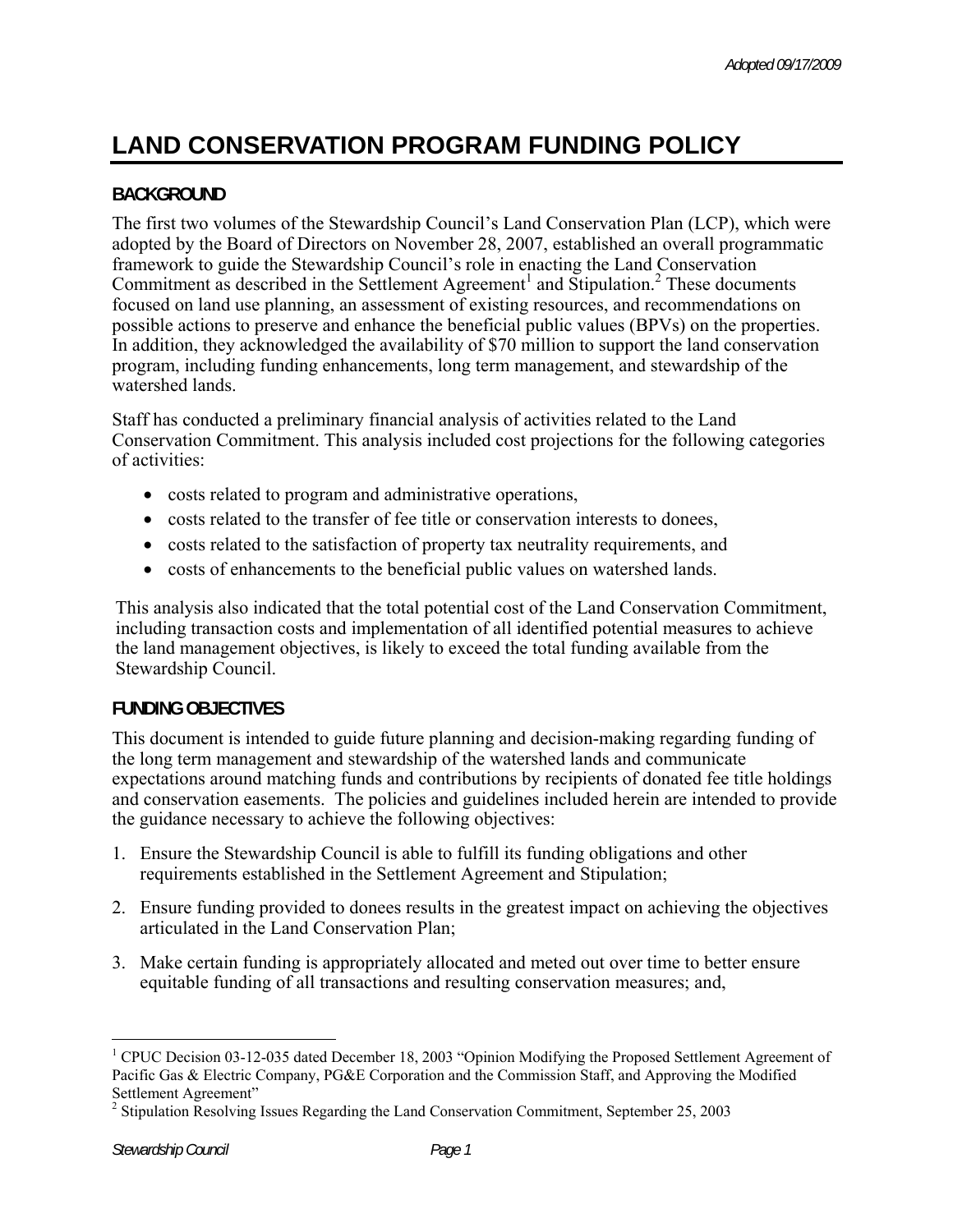4. Maximize the amount of funding available for the enhancement of the beneficial public values on the watershed lands.

## **OVERARCHING ASSUMPTIONS**

Policies and guidelines articulated herein are based on the following key assumptions:

- 1. Program administrative and overhead costs will be prudent.
- 2. Funding for conveyance of fee interests in lands available for donation will be considered when:
	- a) Transfer is to an entity whose primary interest and objective will be management of the lands for preservation and enhancement of the beneficial public values; and,
	- b) Ownership by the recipient enhances their ability to secure additional funding to support management and preservation and enhancement of the beneficial public values; and/or,
	- c) Ownership by the recipient enables improved management of the beneficial public values on the lands (e.g., incorporation in a broader, well-established land acquisition and management plan).
- 3. Donees will be funded on the basis of demonstrated need and will be expected to seek other sources of funding.

## **CURRENT AND POTENTIAL NET INCOME**

Revenue is generated on the watershed lands from a variety of economic uses, including commercial, agricultural, and residential leases, as well as timber harvests. These revenues, which accrue to the landowner, are associated with particular parcels within the watershed lands and are not evenly distributed across the watershed lands. While much of the residential and commercial revenues are generated on lands to be retained by PG&E, other substantial revenue (particularly timber sales) is associated with lands that may be transferred to new land owners.

## **The Stewardship Council expects current sources of revenues related to lands available for donation to be the first source of funding for the costs associated with property ownership, land management, and enhancements to the beneficial public values.**

Some properties may yield revenue streams that exceed the annual costs to own and manage that property. In these cases, the Stewardship Council will:

- Assess such opportunities and engage future potential landowners in a discussion to determine the viability of revenue sharing across the lands. Any revenue sharing requirement will attempt to take into account potential future changes in conditions on revenue producing lands that that could increase costs to the landowner or reduce the amount of revenues generated; and/or,
- Consider the potential to group parcels such that lands yielding annual revenue streams in excess of expected ownership and management costs are conveyed with lands that do not generate revenue streams to allow for revenues to be more widely used as a source of funding to protect and enhance the beneficial public values on the lands; and/or,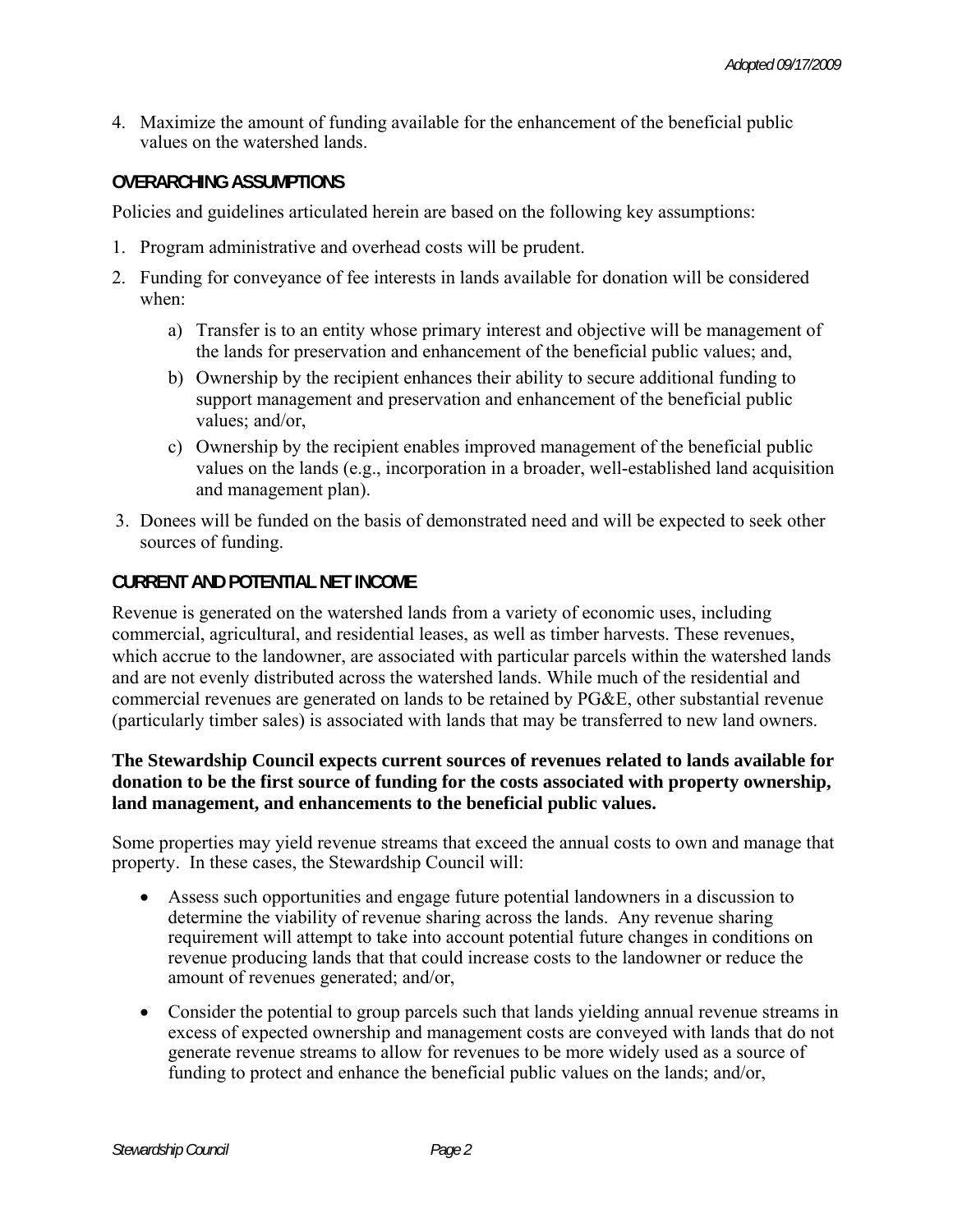• Consider a commitment from land owners to fund future implementation of enhancements to the beneficial public values on the lands they receive.

## **POTENTIAL AREAS TO BE FUNDED BY THE STEWARDSHIP COUNCIL**

*I. The Stewardship Council will fund reasonable transaction costs associated with the conveyance of fee or conservation easement interests to donees.* 

Consistent and in accordance with the terms of the Settlement, Stipulation, or other related implementation agreements, the Stewardship Council may fund all or portions of the costs to implement recommended conservation transactions, based on the needs and capabilities of prospective donees to pay for such costs. Typical transaction costs include, but are not limited to:

- Preparation of legal agreements;
- Title reports;
- Preparation of required new legal descriptions;
- One-time escrow fees, transfer costs, and document recording costs;
- Subdivision/parcel splits/boundary line adjustments and related costs;
- Boundary surveys; and,
- Title insurance

The Stewardship Council may consider reimbursing recommended easement holders' extraordinary costs for participation in activities at the mandate of the Stewardship Council (e.g., participation in the Stewardship Council's public engagement process).

## **II.** *Satisfaction of property tax neutrality requirements*

The Stewardship Council will work with the affected counties, future landowners and other relevant parties to address property tax neutrality with an objective to recommend solutions that minimize cash outlays, when possible. Possible vehicles to achieve this goal include:

- Voluntary payment of property taxes by the new landowner
- Lump-sum payment in satisfaction of future tax revenues
- Establishment of an endowment to fund a negotiated share of annual payments
- Other in-lieu compensation as negotiated by the parties
- Payment by PG&E per the terms articulated in the Stipulation
- Other consideration or benefit as negotiated by the parties

## **III.** *As a rule, the Stewardship Council will not fund costs related to baseline land ownership and management activities.*

The Stewardship Council will require future land owners to demonstrate that they have the funding and other capacity to maintain that property interest so as to preserve and/or enhance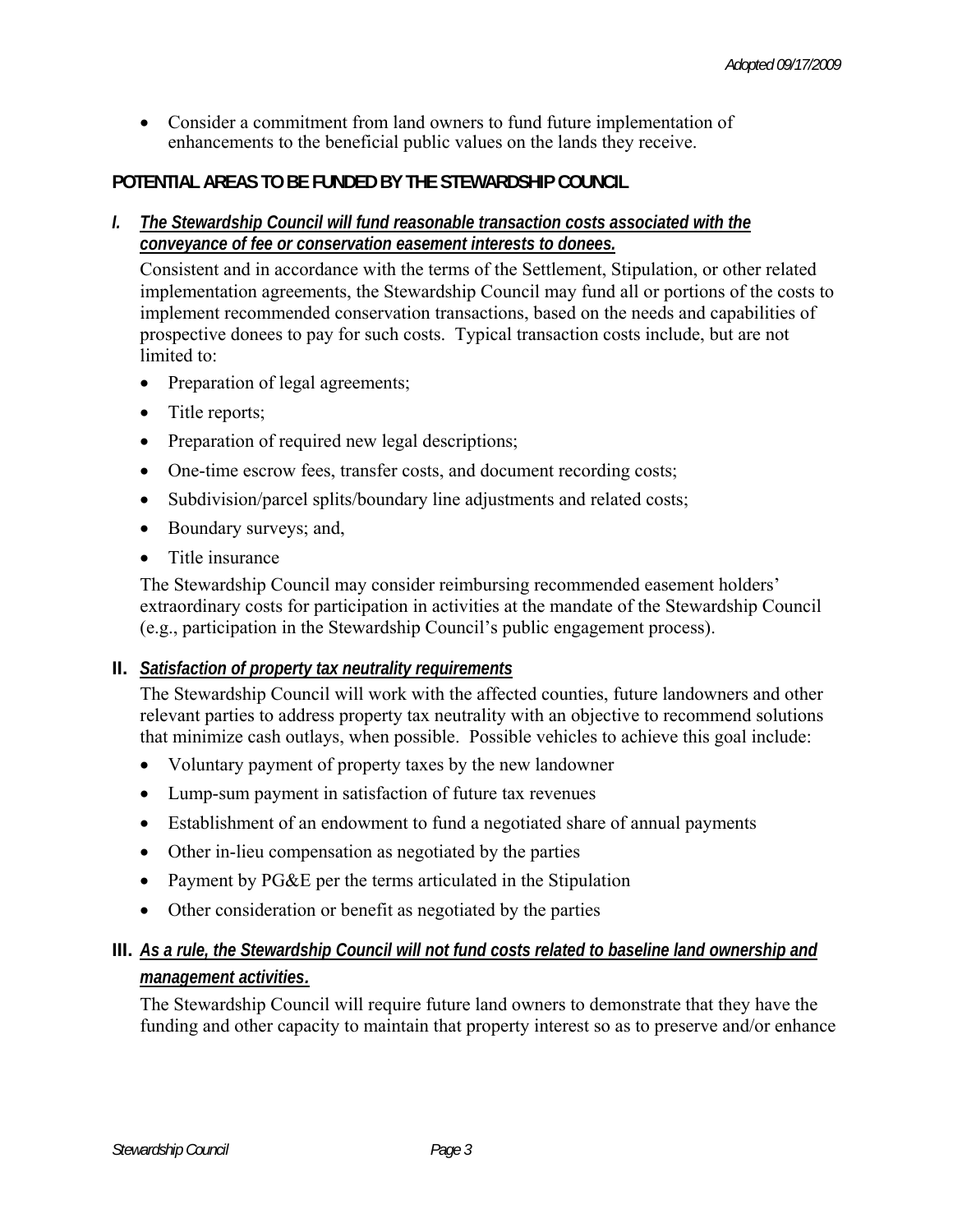the beneficial values.3 For this policy, "*baseline land ownership and management activities"* include, but are not limited to:

- Periodic property inspections;
- General clean-up and repairs;
- Fire/Hazard insurance:
- Tenant management; and
- General state and local requirements for property owners

Exceptions to this guideline will be rare and considered only in circumstances where,

- 1) The funding of baseline land ownership and management activities will clearly lead to enhancement of the beneficial public values on the lands; and/or,
- 2) The funding of baseline land ownership and management activities is only temporary  $(\leq 5)$ years).

A report describing current land management and operational activities will be provided to potential donees during the donee selection process.

Property taxes are typically included in this category but are addressed separately in this document per the terms in the Stipulation. Additional land management requirements resulting from implementation of enhancements will be addressed via the enhancements funding process.

## *IV. The Stewardship Council will fund certain land management and physical enhancements on the watershed lands*

For the purposes of this policy, land management and physical enhancements will be defined as: Conservation easements that protect the watershed lands into perpetuity; Management activities that enhance the beneficial public values; and Capital improvements which enhance the quality and/or quantity of beneficial public values on the watershed lands.

The land management and physical enhancements that will be funded by the Stewardship Council will be prioritized on the basis of overall beneficial impact to achieving the land management objectives articulated in the LCP. Funding will be based on the demonstrated need and capability of the donee to fund proposed enhancements. Enhancements will be prioritized at an overall watershed lands level and might not be funded on all watershed parcels.

**A. The Stewardship Council will fund up to 100% of a conservation easement holder's reasonable annual costs to monitor compliance, prepare required reports, and perform other duties under the terms of the conservation easement as negotiated by the parties.** 

1

<sup>&</sup>lt;sup>3</sup> From the Stipulation Resolving issues Regarding the Land Conservation Commitment, September 23, 2003, paragraph 12(a)5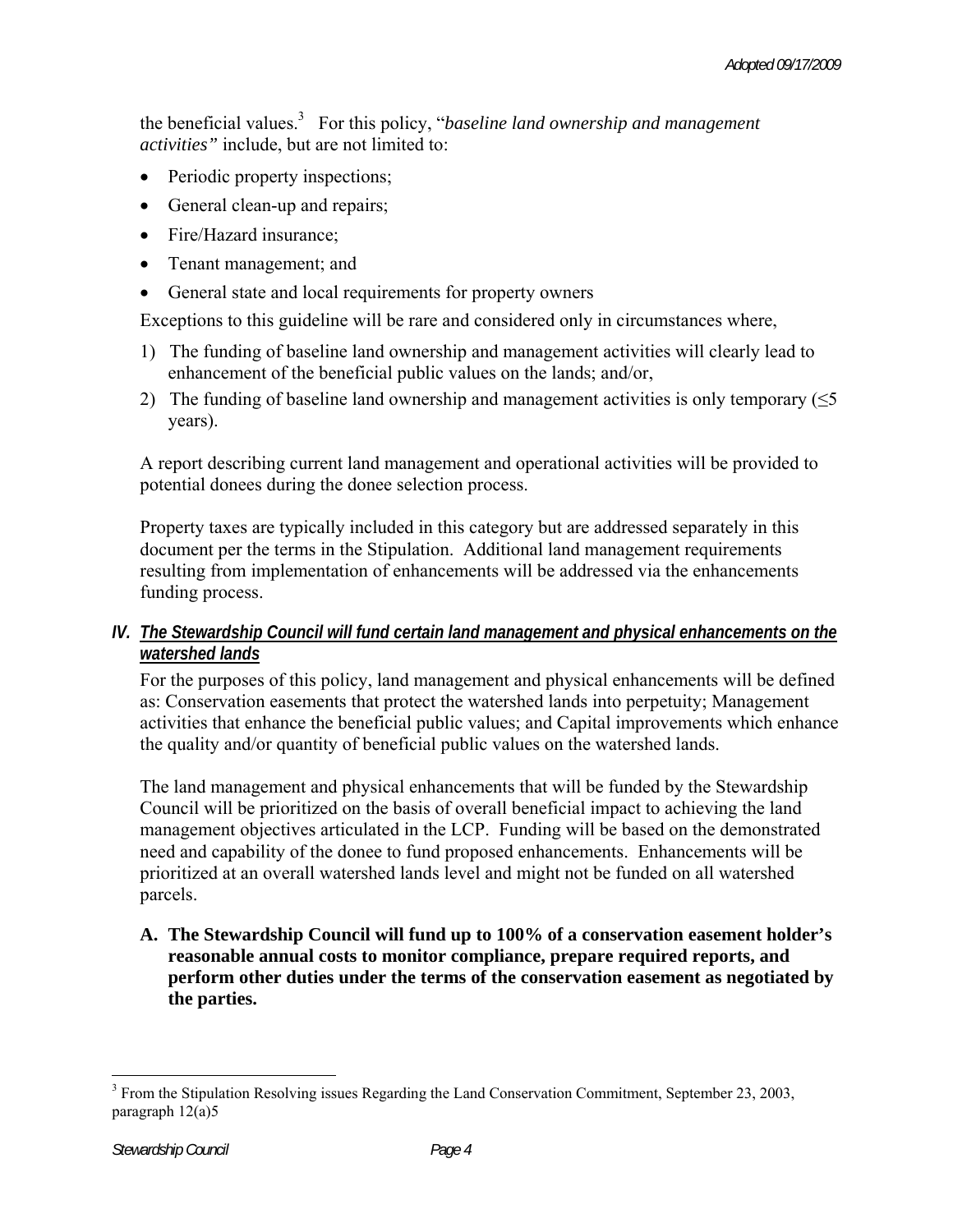Reasonable annual monitoring and other costs may include, but are not limited to:

- Labor costs for monitoring easements
- Labor costs for establishing and maintaining landowner and lessee relationships
- Consultants necessary for certain monitoring tasks (e.g. biological or other surveys)

#### **B. The Stewardship Council will consider funding land management activities that enhance any of the six beneficial public values on the watershed lands.**

These activities may be performed by the landowner, conservation easement holder, or a qualified third party in partnership with the landowner and conservation easement holder (conservation partner).

Land management enhancements include, but are not limited to:

- Increased frequency and intensity of property management activities above the baseline land ownership and management activities described above;
- Performing cultural, biological, or other resource surveys/studies;
- Increasing the frequency or intensity of resource management activities, including restoration and enhancements;
- Extraordinary expense investments like major repairs or refurbishment of existing buildings, grounds, or other facilities.

#### **C. The Stewardship Council will consider funding one-time and ongoing maintenance costs of capital improvements which enhance the quality and/or quantity of beneficial public values on the watershed lands.**

These improvements may be performed by the landowner, the conservation easement holder, or a qualified third party in partnership with the landowner and conservation easement holder (conservation partner).

Funding will be based on the demonstrated need and capability of the parties to fund proposed capital improvements and ongoing maintenance costs. Capital Improvements will be prioritized at an overall watershed lands level.

Capital improvements are typically defined as the addition of a permanent structural improvement or the restoration of some aspect of a property that will either enhance the property's overall value or increase its useful life. Capital improvements that could be funded by the Stewardship Council include, but are not limited to:

- Construction of a new recreational trail;
- Development of a new campground or day-use area;
- Construction of new buildings (consistent with land management plan);
- Construction of new parking lots;
- Installation of infrastructure, such as permanent fences and roads;
- Substantial refurbishment or replacement of structural elements of a property necessary to carry out the recommendations in the LCP.